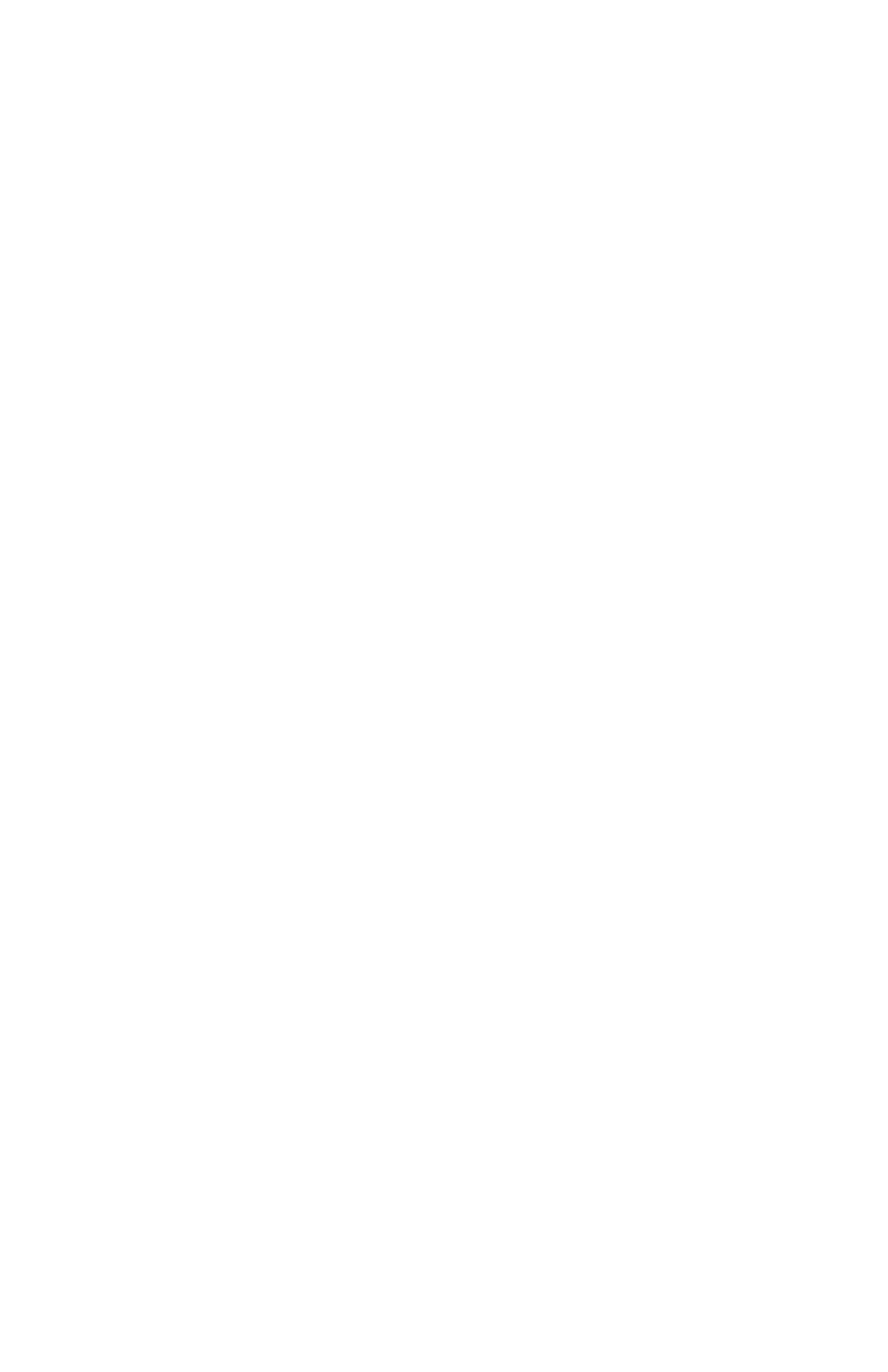## CHAPTER 1



<sup>O</sup>U IVIAN

PUFFY, over-stuffed storm clouds moved across the sun, throwing a shadow over the lake that made gooseflesh rise on my skin. The surface of the water shifted from a calm sapphire blue to a dark midnight black. This battle was far from over. The wind picked up, rustling the hair off my face as Robert's eyes searched for his Violet.

*"I… it's too hard-"* Violet's words were barely a whisper in my head as the sensation of her essence faded into the background. She should have died upon waking me, but still she held on. What strength she must have to accomplish such a feat.

"It's really you, Milady?" Robert said, clearing his throat. A sharp pain shuttered through my heart as Violet's emotions warred within me. Robert looked as if someone had let the air out of him as his eyes traced my face. Realization dawning on him that Violet was no longer the woman standing before him.

"Yes. Violet succeeded in her quest to wake me," I supplied.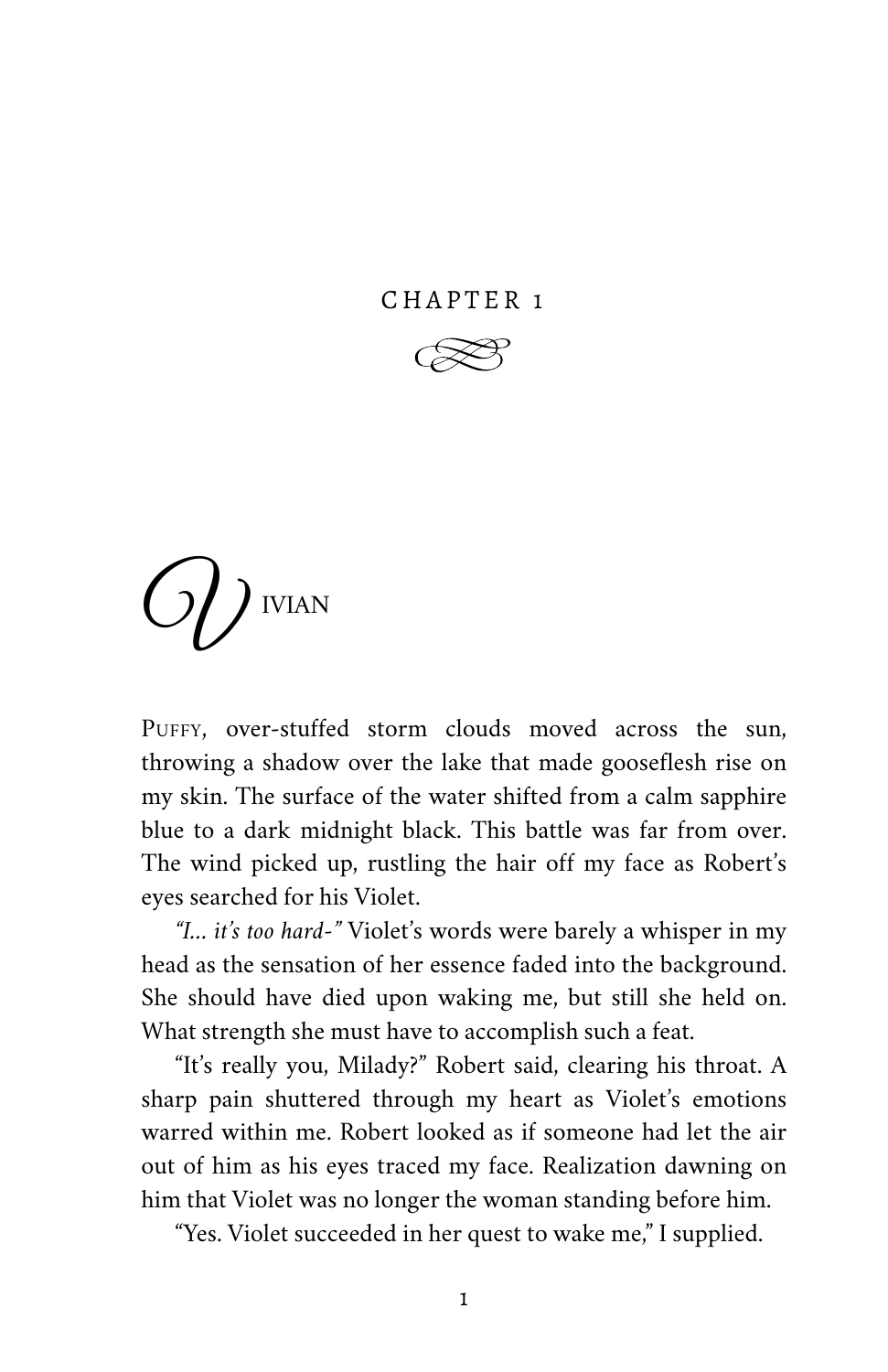"I thought… I didn't realize…" his Adam's apple bobbed up and down as he let out a shaky breath.

"That I'd take on the body of The Waker," I supplied. It's an unfortunate part of the process that always leaves loved ones confused and feeling betrayed. "Your Violet is strong and though I don't know how she's survived, she has." I tried my best to reassure him again.

"How can I be sure you're telling the truth?" His fingers twitched like he wanted to touch me but thought better of it.

"You're bonded, are you not?" I asked him as an unfamiliar thrill of Magic unfurled in the pit of my stomach.

His eyes widen for a fraction of a second. Surprise washed across his face that I was aware of their connection.

"We are," he blurted, composing himself.

"You understand, your *Artognou Magic* can only be accessed if both parties are alive?" I asked.

Understanding flickered across his features as he squared his shoulders. He held my gaze and his fingers curled into a fist as I waited to feel the connection between them.

"I see," Robert said.

I'd met bonded pairs before and been close to their Magic on numerous occasions, but I've never experienced the raw, unbound nature of the bond for myself.

The wind rustled my hair as the tall grass moved against my trousers. Gooseflesh crawled across my skin as every nerve in my body fired at once.

The raw, untamed Magic poured through me, taking my breath away. It was unlike anything I'd ever experienced before, warm, powerful and hungry. It tasted like pure freedom.

Robert took a step toward me and reached for my hand; Violet let him take my fingers as another wave of energy pulsed through me at his touch. The heat began to crawl up my skin from where his hand held mine and Violet's strength pushed me toward him.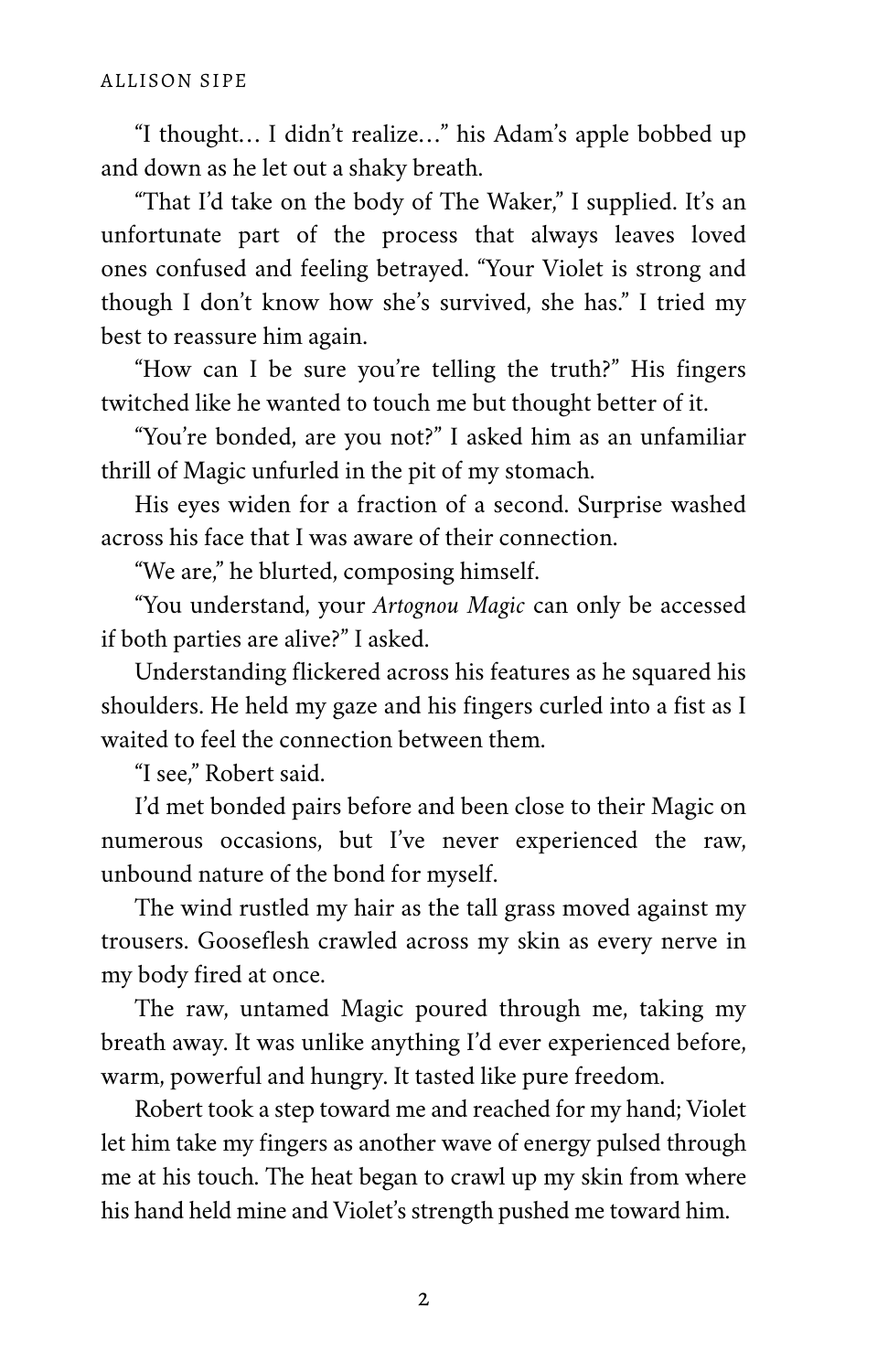"Violet," he breathed. "Don't give up." His thumb traced a circle on the back of my hand.

*"I won't,"* She replied. Violet's words pierced through my head as if she was standing right next to me.

Tearing my hand from his grasp I tapped into my Magic shutting them out and fortifying my claim on this body.

My stomach turned as Violet faded into the background once more. I hated silencing her, but there was much to be done and I couldn't afford the distraction.

This will be rather interesting, I thought, as another sharp pain flashed across my chest.

"Your bond is young, untested," I said keeping my Magic close to the surface. "But strong."

A heaviness settled over my heart as Violet's spirits fell.

"Forgive me, milady." Robert inclined his head as the last shred of their Magic dissipated within me.

"There's no need to stand on ceremony, Vivian will do."

Robert squeezed his eyes closed and exhaled, "Will Violet make it out of this?"

I studied the sharp edge of his jaw, the tension in his shoul‐ ders, uncertain of what I should tell him. Not a single person had survived this long, but the reality of her death, while she was still so close, would be too hard for him to accept. That much I knew from experience.

Robert opened his mouth to speak but was cut off by someone yelling his name.

"Robert! Oh, thank God, I was worried you…" a woman came to a stop next to him, her brow furrowing as she took in the pained look on his face. "What's wrong? Did you guys find The Lady?" She turned to look at me and her eyes widened.

"Violet?" She squared her shoulders as her eyes held mine.

"Brett, meet The Lady of the Lake," Robert motioned between Brett and myself.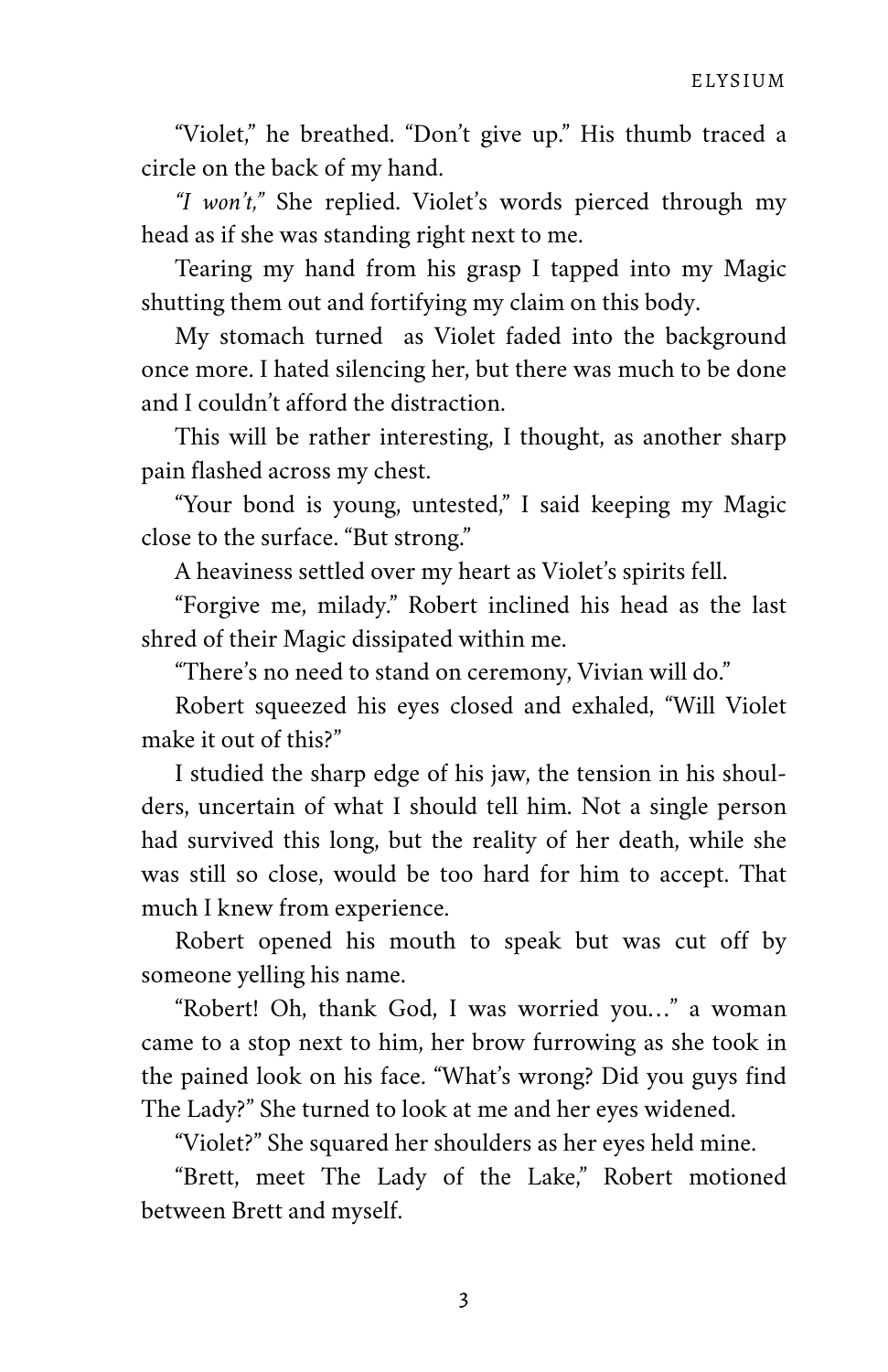Brett's head swiveled to look at Robert and she whispered, "What happened?"

Sparks danced up and down my fingers as my eyes caught three figures jogging across the open field toward us. "Do they belong to you as well?" I asked, taking a step forward.

"Yes," Brett shouted, "There's no need for your defenses." Her eyes fell to my hands and I let the Magic die with one last crackle.

"Whoa, what's with the *X-Men* eyes, Violet?" One of the men joked with a playful smile.

"Ethan." The woman who shared his features nodded her head toward Brett and Robert.

Brett shot him a warning glance and he looked at me and Robert.

"Allow me to introduce myself," I started. "The title you'll know me by is The Lady of the Lake, but you may call me Vivian."

"This is a joke, right?" The bronzed skinned woman looked at Robert for confirmation.

He folded his arms over his chest, and without looking at me, he said, "I'm afraid she speaks the truth, Elodie."

"But Violet? I mean, is she…?" The tall, broad shoulder man asked.

"Jake," Brett scolded the man.

"In my experience," I interjected. "The host is destroyed upon my entry, but Violet has survived within this body."

Everyone looked at each other, fidgeting and trying not to stare as I spoke.

"And Morgana?" Jake asked.

"She's escaped*,* for now." Anger bloomed in my chest, hot and furious.

"We need to get out of here before they regroup," Brett said.

"Where's Lila and Annabel?" Jake asked.

"Lila didn't make it," Robert said.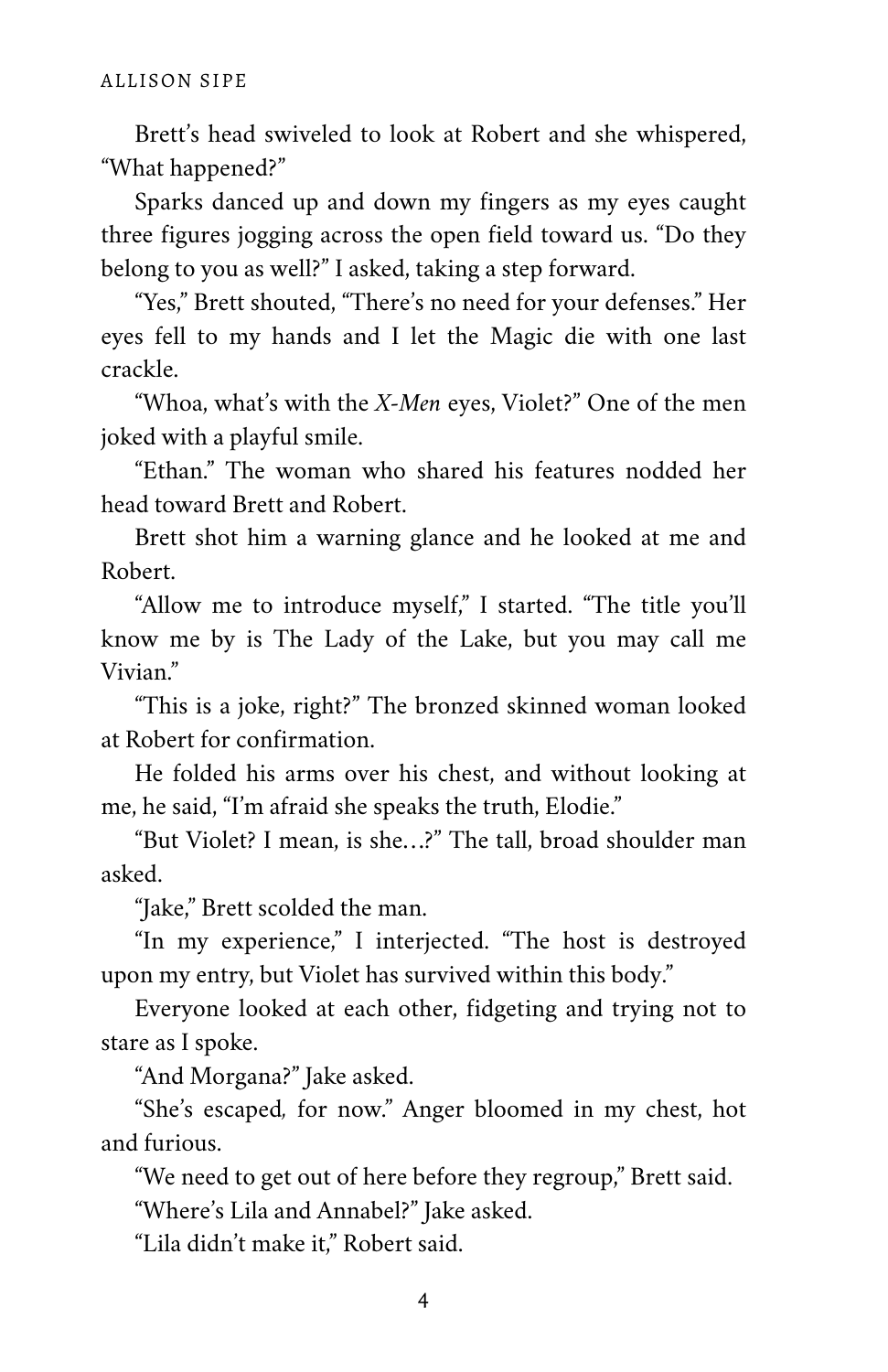Again, Violet's emotions bubbled to the surface and guilt pierced through me.

"I'm sorry, brother, Lila was complicated, but I know you cared for her."

"Jake, there's something you need to know about Annabel." Robert's voice broke and he couldn't meet his brother's eyes.

"Not here," Brett grabbed Robert's arm.

"Putting it off, won't make it any easier." Robert whirled on Brett. "He should know."

Jake's eyes darted between Robert and Brett. "Tell me," he demanded.

"Annabel." Robert closed the gap between him and Jake and placed a hand on his brother's shoulder. "She's gone."

"What're you — no." Jake shook his head and stepped away from Robert.

"She's been gone a long time," Robert continued. "Since the day Ian took her."

"No, no, we got her back, we saved her." Jake's brow furrowed and his hands balled into fists.

"The woman parading as your wife showed us her true form and killed Lila right in front of us," Robert's voice was devoid of emotion.

A flash of a memory skirted through my mind. A blonde woman shifting into a redhead. A blade across another woman's neck and Violet's hands covered in the victim's blood as she held her.

Brett stepped forward like she was approaching a wild animal and said, "Ian told us, our Annabel, the real Annabel," she hesitated. "Was killed by his hand the day he took her."

"No," Jake argued. "Why would they take her, if they were just going to kill her, why? It doesn't make sense," he yelled at no one in particular.

"I don't—"

"You're wrong," Jake growled at Brett.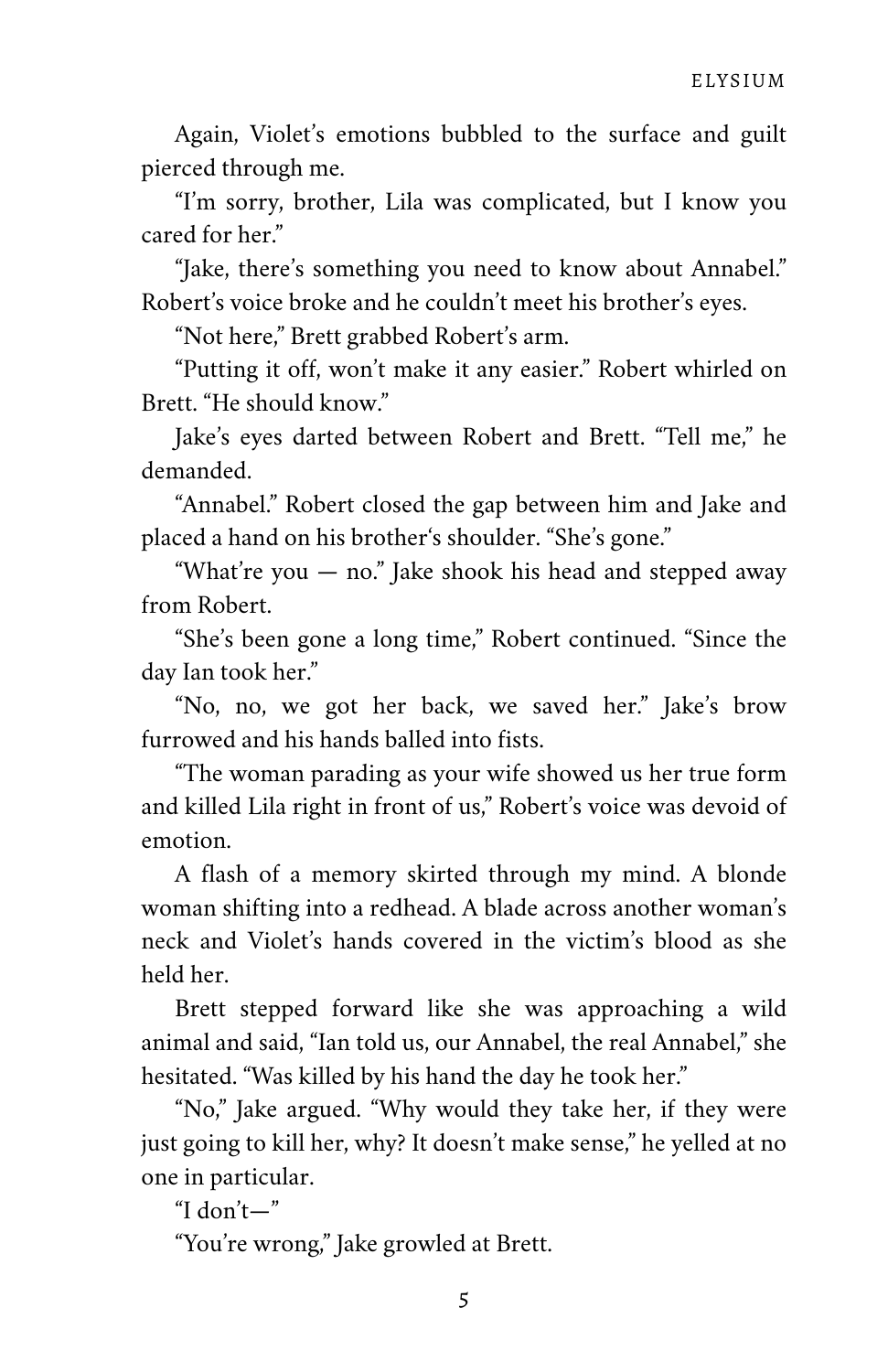I stepped forward, wanting to help him see the truth of their words. Reaching out my hand, my fingers brushed Jake's temple. A rush of Magic coursed through my torso and Violet's memory played between us. The woman playing his wife, slit Lila's throat, then shifted from Annabel to her true form.

Jake's eyes met mine for a fraction of a second. I watched the heartbreak work its way from his chest and into his eyes as his knees hit the soft earth.

Looking down at his hands as if he was staring at Annabel, he uttered her name softly and I could feel the tiny cracks in Violet's heart open up. She knew pain and loss all too well, it would seem.

"I'm so sorry," Brett whispered. Kneeling next to Jake she wrapped her arms around his shoulders.

"I too am sorry for your loss," I said. "But we must move to a more convenient location."

"No," Jake barked. His face contorted into a mask of pain and anger. "I held her in my arms, cared for her, loved her."

"You didn't know," Robert argued. "None of us did."

"I should have known," Jake shouted as his eyes filled with tears. "I should have—"

"Stop, you can't do this to yourself. Anna wouldn't want you to blame yourself," Brett said as she gripped Jake's shoulder.

Jake's eyes met hers as a tear trailed down his cheek. "If it was Matty you'd blame yourself, wouldn't you?" He snapped.

Brett's mouth opened and closed.

"It's not my wish to rush your grieving but we must take our leave in the event Morgana returns," I said again.

"I need to… bring Lila home." Robert moved away from the group through the tall, thick grass and Brett pulled Jake to his feet. Following Robert, the others whispered among themselves as I scanned the open field. The chill that hung in the air was more than just the weather turning; I could feel the darkness in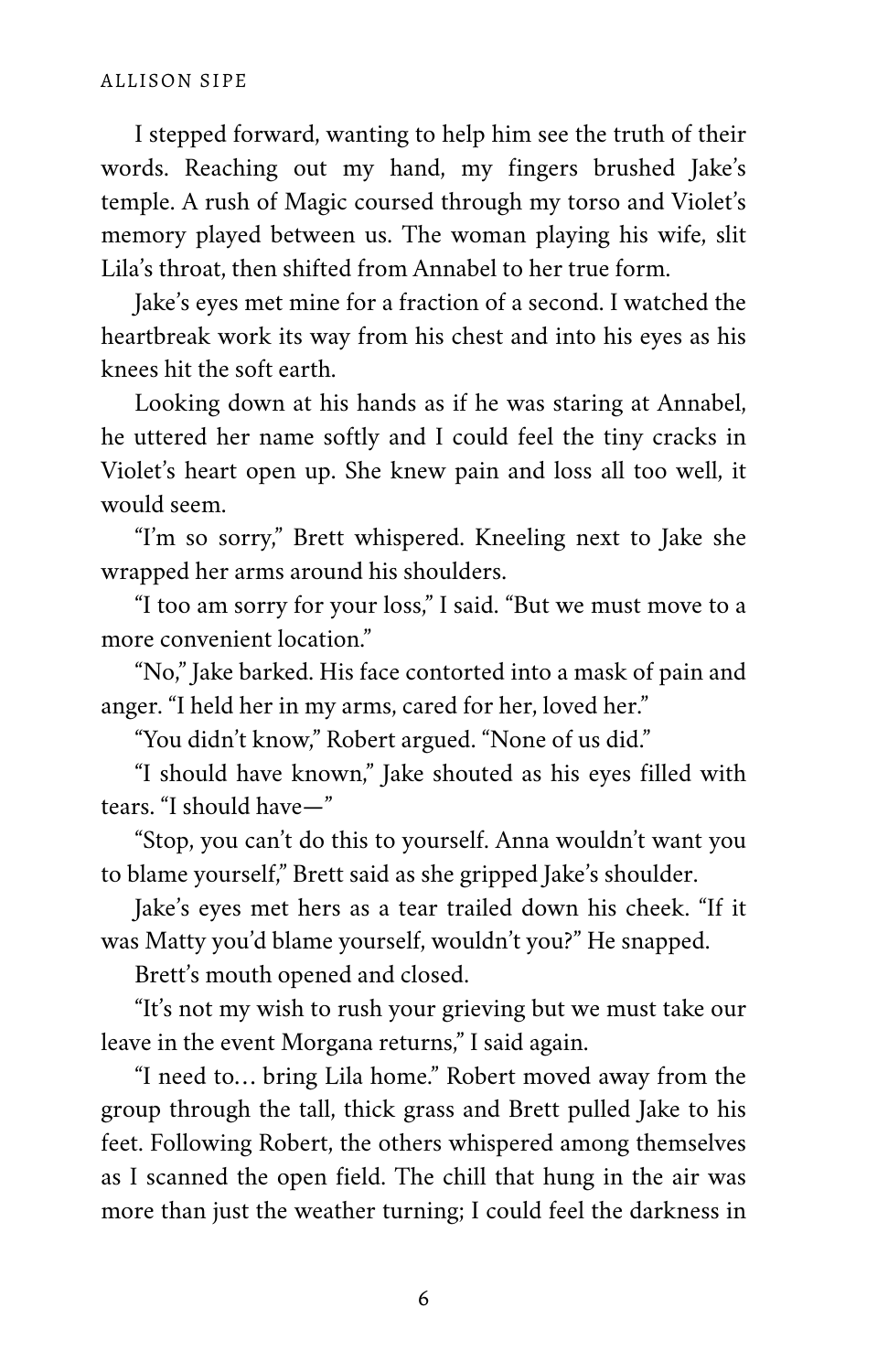my bones with each step I took. Something was lurking out there, something sinister and not of this world.

Robert came to a stop and the others halted a few feet away, giving him the space he needed. As he knelt down in the grass, I moved toward him, pushing past the others. Lila's body was no more. Only a pile of black ash remained on the blades of grass.

Robert laid his hand on the ash, the glint of something silver catching my eye.

"I'm so sorry," he said under his breath.

I knelt next to Robert, placing my hand on top of his and said, "Whether you brought happiness or pain, may your soul yet win delights on this, your death-day."

"Thank you," Robert said, without looking at me. His fingers pushed the ashes aside and he picked up the silver ring and stuffed it in his pocket.

"It's not safe here," I reminded him. "We need to seek shel‐ ter." I scanned the dark clouds holding steadfast to the horizon.

Nodding his head, he stood and turned to face his family. "Let's go home," he said.

I held my hand out for him to grab.

"For those of you who wish to return," I held out my other hand. "Robert, if you'll please picture home in your mind." I nodded to him.

Ethan and Elodie grabbed onto my arm while Brett and Jake held onto Robert.

The Magic inside me unfurled like a rose blooming, slow and easy. *"Auferetur."*

Within the blink of an eye, we were home, wherever home was for Robert and his comrades.

A dizzy spell washed over me as I took in the furnishings. It felt like someone had taken hold of my intestine with a death grip. I could feel Violet more prominently again as the edges of my vision blurred.